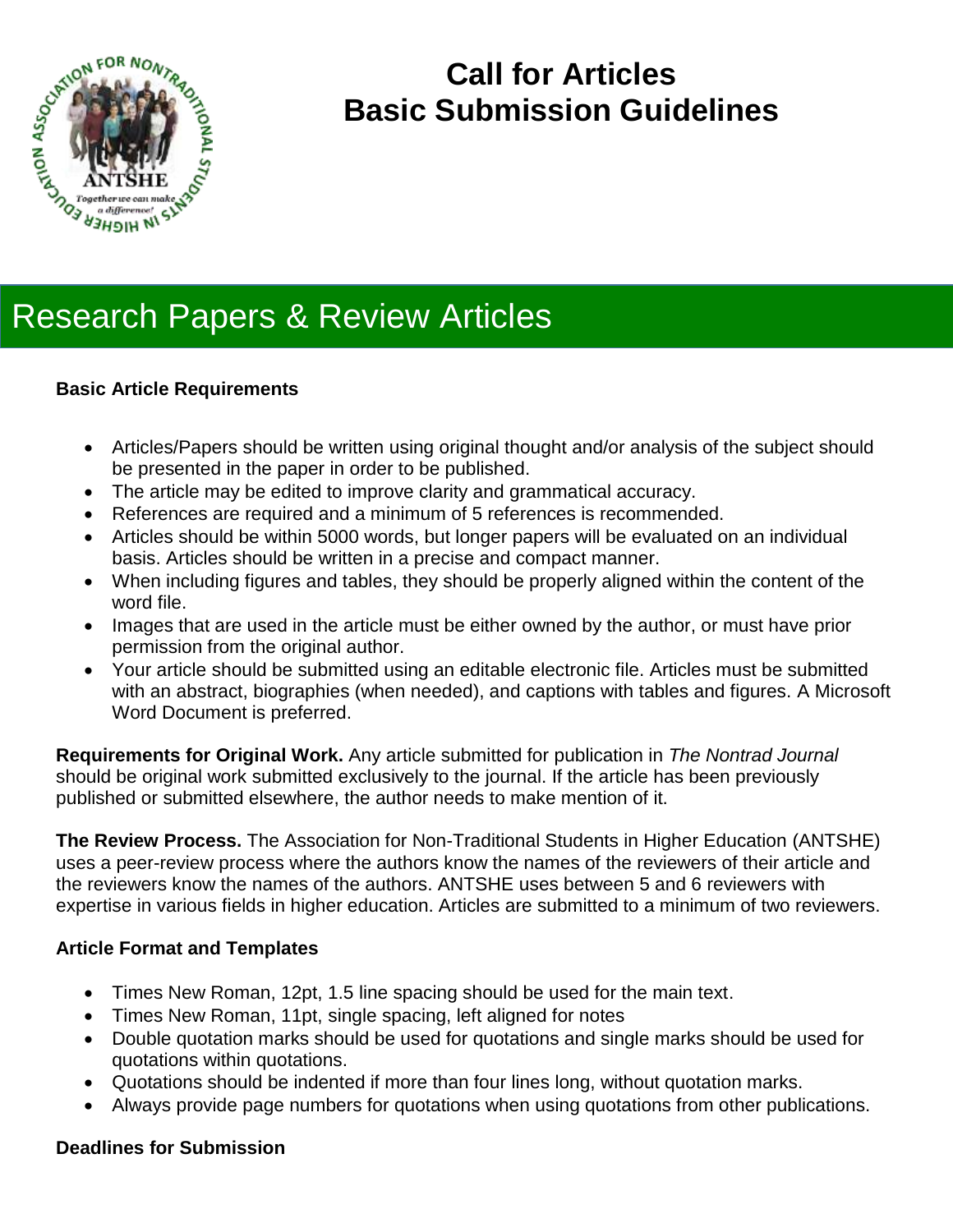Articles will be reviewed within a two week period and a response will be sent to the author in this timeframe. Articles that merit publication will be published in the forthcoming issue.

## **Article Copyright**

The article must be an original work and the author must be the owner of the copyright. The article must be formally withdrawn in writing before it can be submitted to another journal. The article must have been previously published. Papers submitted that were published or presented in conference(s) may be submitted for publication. Please mention the conference in which the paper was presented or submitted as well as any publication(s) that the paper was published as a part of such conference(s). Non-compliance with any of the conditions mentioned above may result in having the article rejected from publication.

## **References:**

References should be included with all articles and should be in alphabetical order, and sorted chronologically if necessary. References should be in either APA or MLA format.

## APA examples:

The following rules for handling works by a single author or multiple authors apply to all APA-style references in your reference list, regardless of the type of work (book, article, electronic resource, etc.)

Single Author

Last name first, followed by author initials.

Berndt, T. J. (2002). Friendship quality and social development. Current Directions in Psychological Science, 11, 7-10.

## Two Authors

List by their last names and initials. Use the ampersand instead of "and."

Wegener, D. T., & Petty, R. E. (1994). Mood management across affective states: The hedonic contingency hypothesis. Journal of Personality and Social Psychology, 66, 1034-1048.

Three to Seven Authors

List by last names and initials; commas separate author names, while the last author name is preceded again by ampersand.

Kernis, M. H., Cornell, D. P., Sun, C. R., Berry, A., Harlow, T., & Bach, J. S. (1993). There's more to self-esteem than whether it is high or low: The importance of stability of self-esteem. Journal of Personality and Social Psychology, 65, 1190-1204.

## More Than Seven Authors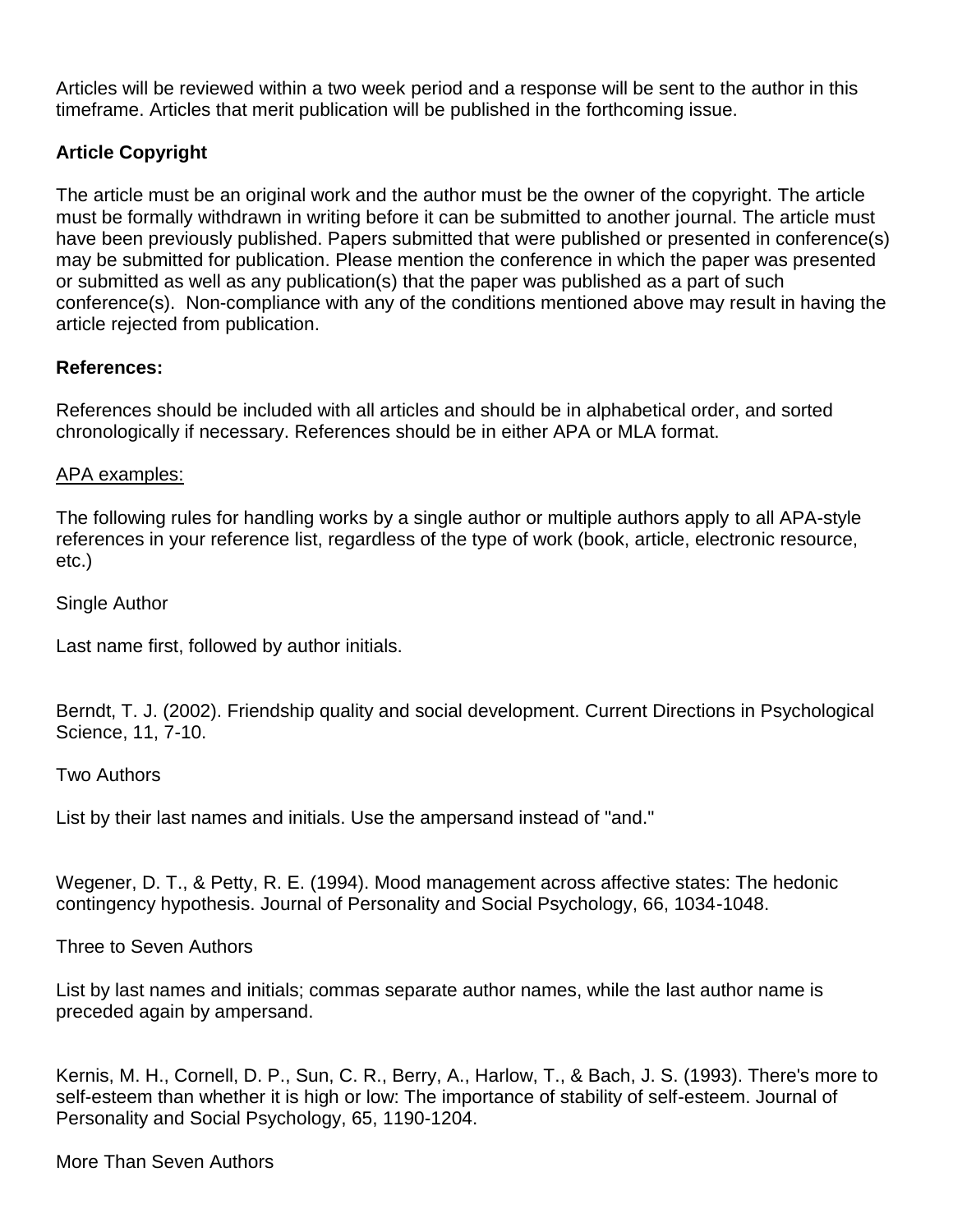List by last names and initials; commas separate author names. After the sixth author's name, use an ellipses in place of the author names. Then provide the final author name. There should be no more than seven names.

Miller, F. H., Choi, M. J., Angeli, L. L., Harland, A. A., Stamos, J. A., Thomas, S. T., . . . Rubin, L. H. (2009). Web site usability for the blind and low-vision user. Technical Communication, 57, 323-335.

Organization as Author

American Psychological Association. (2003).

Unknown Author

Merriam-Webster's collegiate dictionary (10th ed.).(1993). Springfield, MA: Merriam-Webster.

NOTE: When your essay includes parenthetical citations of sources with no author named, use a shortened version of the source's title instead of an author's name. Use quotation marks and italics as appropriate. For example, parenthetical citations of the source above would appear as follows: (Merriam-Webster's, 1993).

Two or More Works by the Same Author

Use the author's name for all entries and list the entries by the year (earliest comes first).

Berndt, T. J. (1981).

Berndt, T. J. (1999).

When an author appears both as a sole author and, in another citation, as the first author of a group, list the one-author entries first.

Berndt, T. J. (1999). Friends' influence on students' adjustment to school. Educational Psychologist, 34, 15-28.

Berndt, T. J., & Keefe, K. (1995). Friends' influence on adolescents' adjustment to school. Child Development, 66, 1312-1329.

References that have the same first author and different second and/or third authors are arranged alphabetically by the last name of the second author, or the last name of the third if the first and second authors are the same.

Wegener, D. T., Kerr, N. L., Fleming, M. A., & Petty, R. E. (2000). Flexible corrections of juror judgments: Implications for jury instructions. Psychology, Public Policy, and Law, 6, 629-654.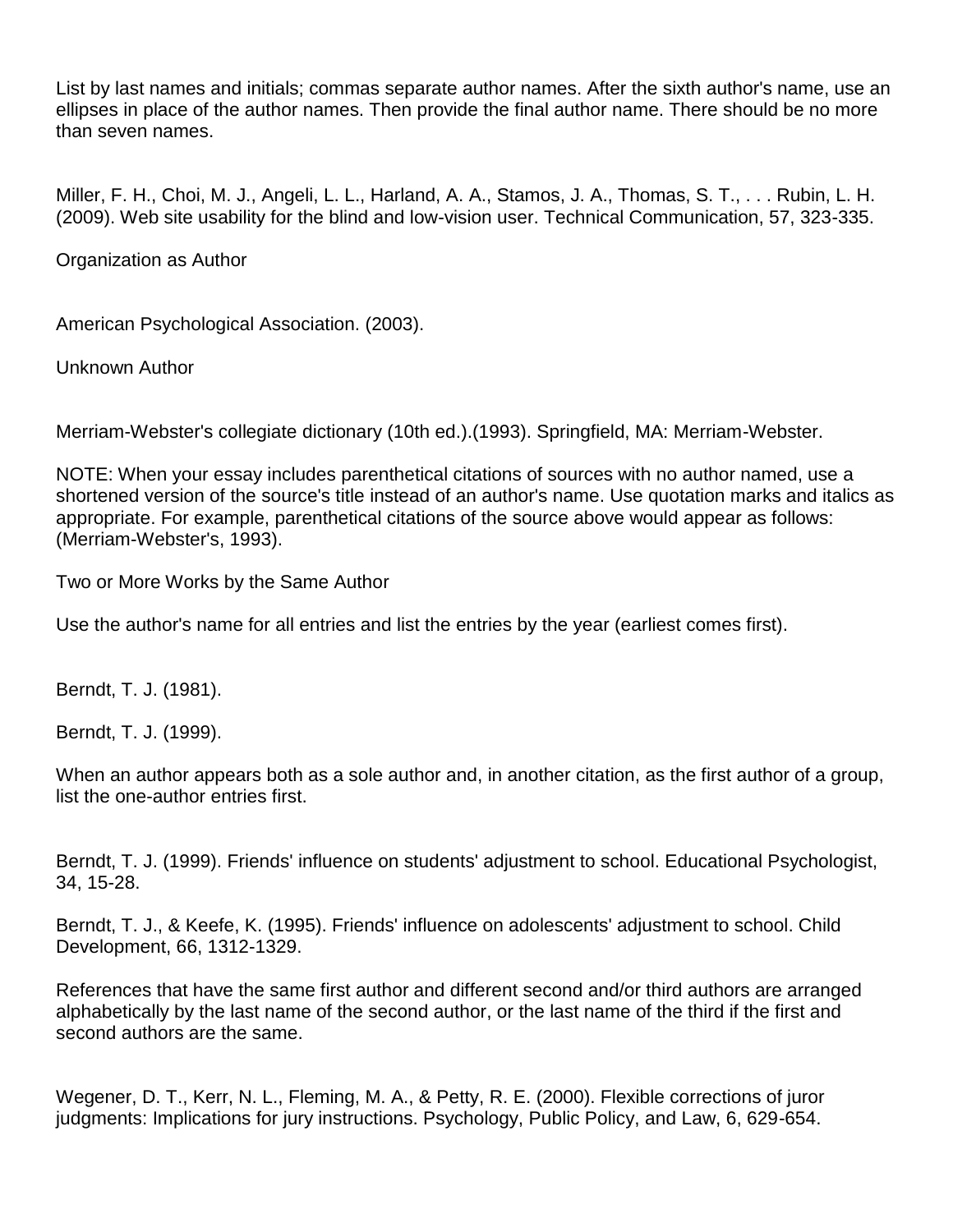Wegener, D. T., Petty, R. E., & Klein, D. J. (1994). Effects of mood on high elaboration attitude change: The mediating role of likelihood judgments. European Journal of Social Psychology, 24, 25- 43.

Two or More Works by the Same Author in the Same Year

If you are using more than one reference by the same author (or the same group of authors listed in the same order) published in the same year, organize them in the reference list alphabetically by the title of the article or chapter. Then assign letter suffixes to the year. Refer to these sources in your essay as they appear in your reference list, e.g.: "Berdnt (1981a) makes similar claims..."

Berndt, T. J. (1981a). Age changes and changes over time in prosocial intentions and behavior between friends. Developmental Psychology, 17, 408-416.

Berndt, T. J. (1981b). Effects of friendship on prosocial intentions and behavior. Child Development, 52, 636-643.

Introductions, Prefaces, Forewords, and Afterwords

Cite the publishing information about a book as usual, but cite Introduction, Preface, Foreword, or Afterword (whatever title is applicable) as the chapter of the book.

Funk, R., & Kolln, M. (1998). Introduction. In E. W. Ludlow (Ed.), Understanding English grammar (pp. 1-2). Needham, MA: Allyn and Bacon.

Information provided by<https://owl.english.purdue.edu/owl/resource/560/6/>

Examples of MLA format

This handout provides an example of a Works Cited page in MLA 2009 format.

Works Cited

"Blueprint Lays Out Clear Path for Climate Action." Environmental Defense Fund. Environmental Defense Fund, 8 May 2007. Web. 24 May 2009.

Clinton, Bill. Interview by Andrew C. Revkin. "Clinton on Climate Change." New York Times. New York Times, May 2007. Web. 25 May 2009.

Dean, Cornelia. "Executive on a Mission: Saving the Planet." New York Times. New York Times, 22 May 2007. Web. 25 May 2009.

Ebert, Roger. "An Inconvenient Truth." Rev. of An Inconvenient Truth, dir. Davis Guggenheim. rogerebert.com. Sun-Times News Group, 2 June 2006. Web. 24 May 2009.

GlobalWarming.org. Cooler Heads Coalition, 2007. Web. 24 May 2009.